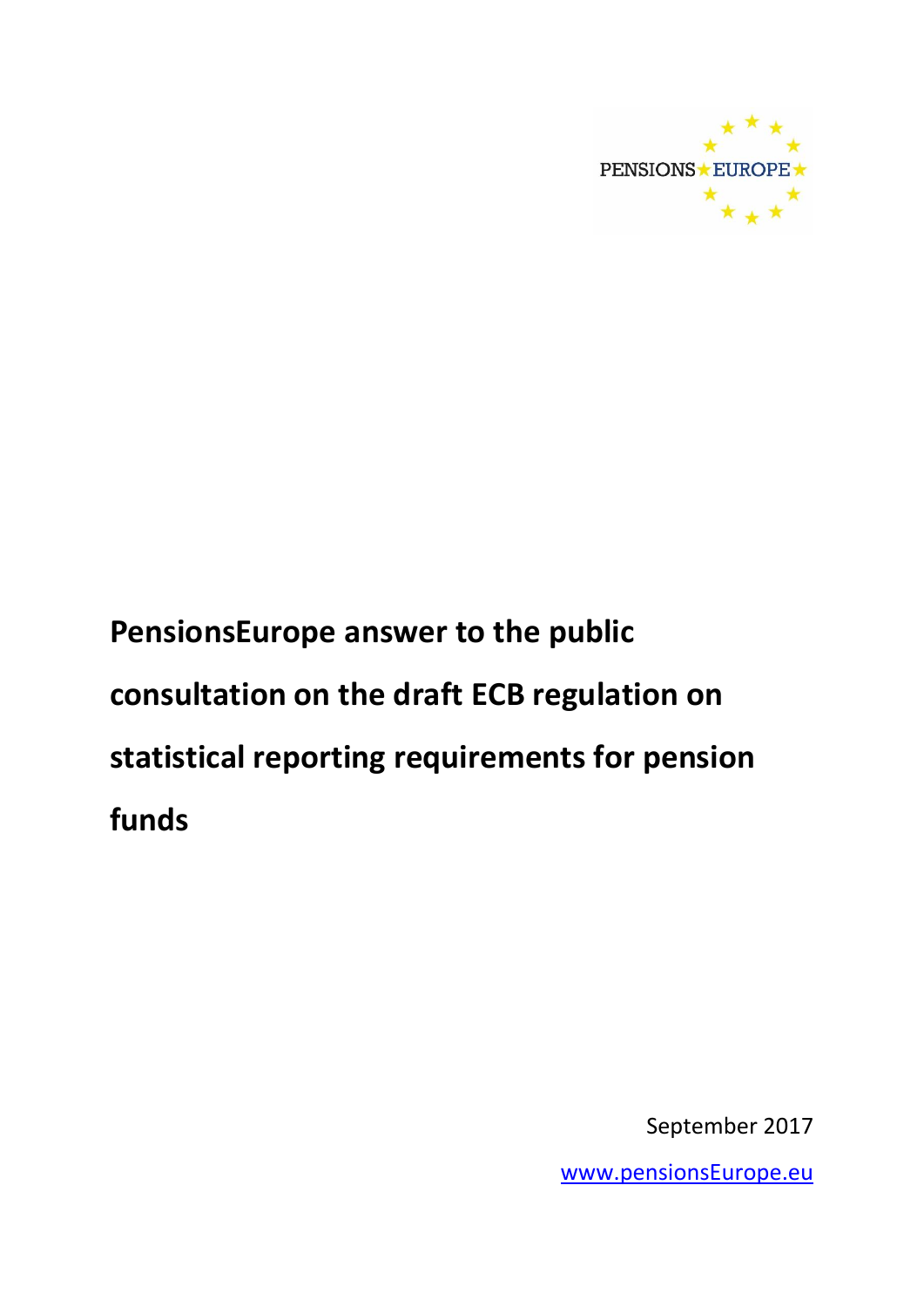# **About PensionsEurope**

**PensionsEurope** represents national associations of pension funds and similar institutions for workplace pensions. Some members operate purely individual pension schemes. PensionsEurope Members are large institutional investors representing the **buy-side** on the financial markets.

PensionsEurope has **24 member associations** in 19 EU Member States and 3 other European countries with significant – in size and relevance – workplace pension systems<sup>1</sup>.

PensionsEurope member organisations cover different types of workplace pensions for over **110 million people.** Through its Member Associations PensionsEurope represents more than **€ 4 trillion of assets** managed for future pension payments. In addition, many members of PensionsEurope also cover personal pensions, which are connected with an employment relation.

PensionsEurope also has **25 Corporate and Supporter Members** which are various service providers and stakeholders that work with IORPs.

PensionsEurope has established a **Central & Eastern European Countries Forum (CEEC Forum)** to discuss issues common to pension systems in that region.

PensionsEurope has established a **Multinational Advisory Group (MAG)** which delivers advice on pension issues to PensionsEurope. It provides a collective voice and information sharing for the expertise and opinions of multinationals.

#### **What PensionsEurope stands for**

- A regulatory environment encouraging workplace pension membership;
- Ensure that more and more Europeans can benefit from an adequate income in retirement;
- Policies which will enable sufficient contributions and good returns;

#### **Workplace pensions offer**

- Economies of scale in governance, administration and asset management;
- Risk pooling and often intergenerational risk-sharing;
- Often "not-for-profit" and some/all of the costs are borne by the employer;
- Members of workplace pension schemes often benefit from a contribution paid by the employer;
- Wide-scale coverage due to mandatory participation, sector-wide participation based on collective agreements and soft-compulsion elements such as auto-enrolment;
- Good governance and alignment of interest due to participation of the main stakeholders.

## *Contact:*

**.** 

#### *PensionsEurope*

*Koningsstraat 97, rue Royale – 1000 Brussels, Belgium Tel: +32 (0)2 289 14 14 – Fax: +32 (0) 289 14 15*

<sup>1</sup> EU Member States: Austria, Belgium, Bulgaria, Croatia, Estonia, Finland, France, Germany, Hungary, Ireland, Italy, Lithuania, Luxembourg, Netherlands, Portugal, Romania, Spain, Sweden, UK. Non-EU Member States: Iceland, Norway, Switzerland.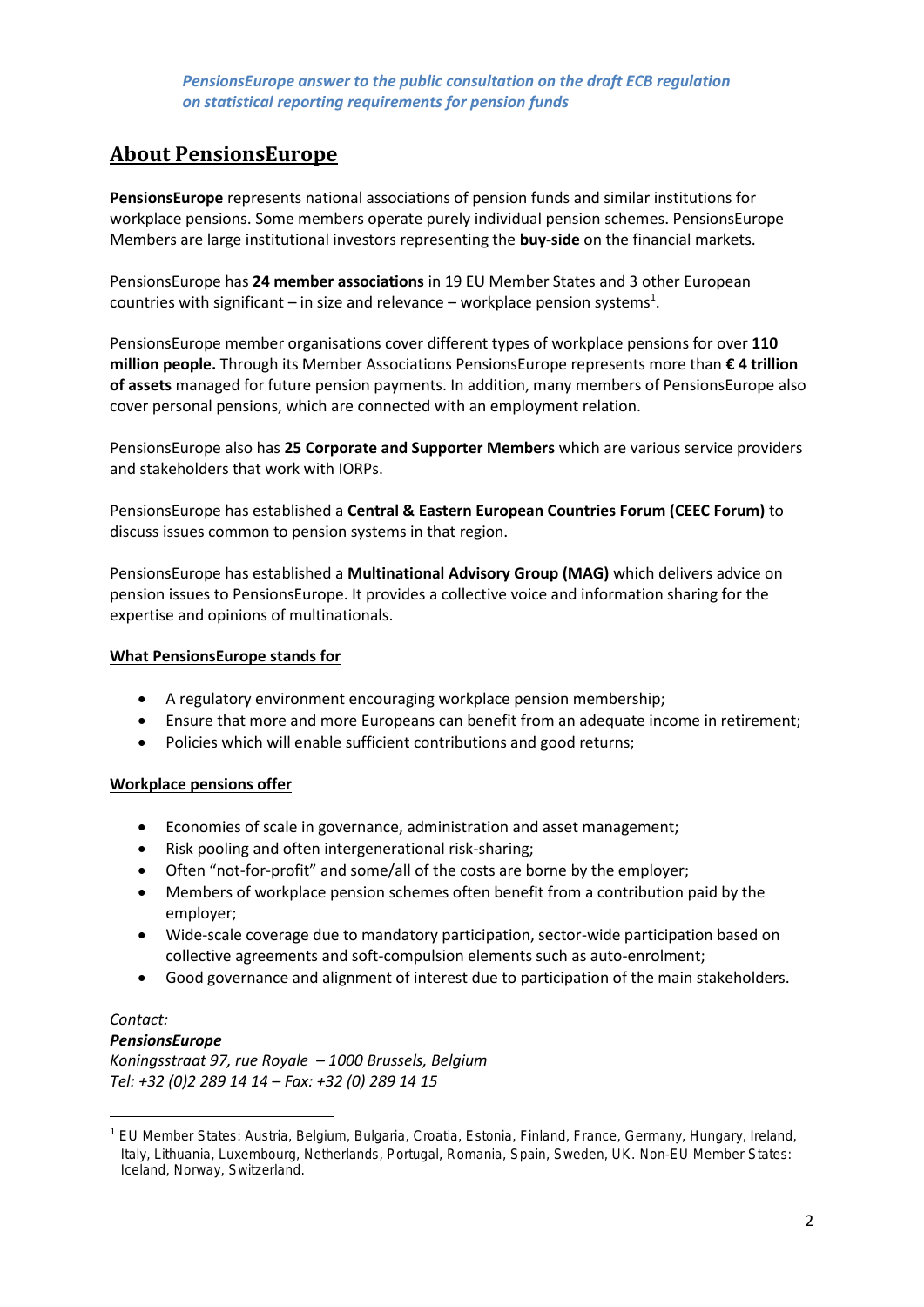## **1. General remarks**

**PensionsEurope shares the aim of the ECB to have better, comparable and relevant information on the financial activities of occupational pensions in Europe. We understand that the collection of statistical information on pension funds is needed to satisfy regular and ad hoc analytical needs to support the ECB in carrying out monetary and financial analysis, and for the ESCB's contribution to the stability of the financial system.**

However, we would like to emphasise that new reporting requirements for pension funds always come at a cost, which have to be borne by the sponsor and/or Members and Beneficiaries. Therefore, the ECB Regulation should focus on data which is really necessary. It should be carefully considered what is included in the new reporting requirements, and the ECB should refrain from including data where it is not immediately clear where and how it would be used. Additionally, the ECB should seek to use data, which is already available at the level of national supervisory authorities in exactly the same structure, to the utmost extent possible in order to create a maximum of synergies and to help to reduce unnecessary cost and effort.

We would like to thank the ECB for (i) an open dialogue with PensionsEurope on streamlining statistical reporting requirements for pension funds, (ii) organising several meetings with us during the long process, (iii) organising a public hearing on 21 September 2017 and a public consultation, and (iv) taking many concerns by PensionsEurope into account so far. **We are ready and willing to further provide our expertise to the ECB in order that the benefits of the new reporting requirements will outweigh the costs.**

**Particularly we find important that:**

- **Some of the most burdensome and costly features have been removed from the Draft Regulation;**
- **The ECB, EIOPA, Eurostat, and OECD try to align their reporting standards for pension funds;**
- Pension funds are not required to report directly to the ECB, but to the NCBs or the NCAs;
- **Derogations may be granted to small pension funds;**
- **The accounting rules followed by pension funds shall be those laid down in the relevant national law.**

**Last year, we provided our answer to the ECB's cost-assessment questionnaire and we found that many of the preliminary requirements of the draft Regulation were too burdensome and costly for pension funds. Some of these concerns still remain:**

- **Statistical reporting and collecting information always contain costs for pension funds, so it should be very carefully considered which information is really relevant and needed, and how often they should be reported.** Any extra costs will be finally paid by the sponsor and/or Members and Beneficiaries. It should be kept in mind that contributions to occupational pensions in some EU Member States are voluntary for employers. Increasing regulation and